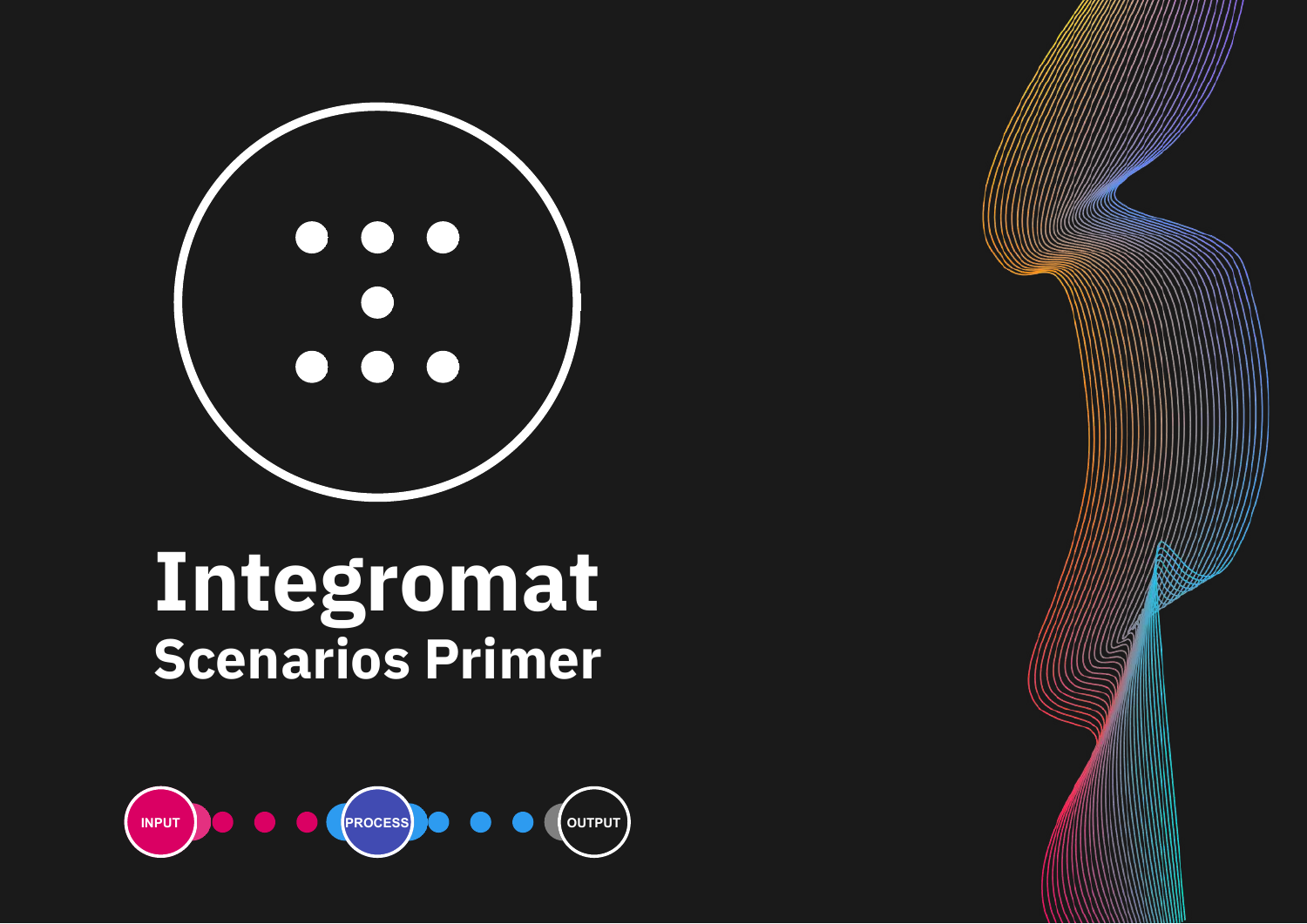### **INTELASTEL TEMPLATES**

*A primer*

*To speed up your no-code application design, Intelastel offers a variety of pre-made templates*

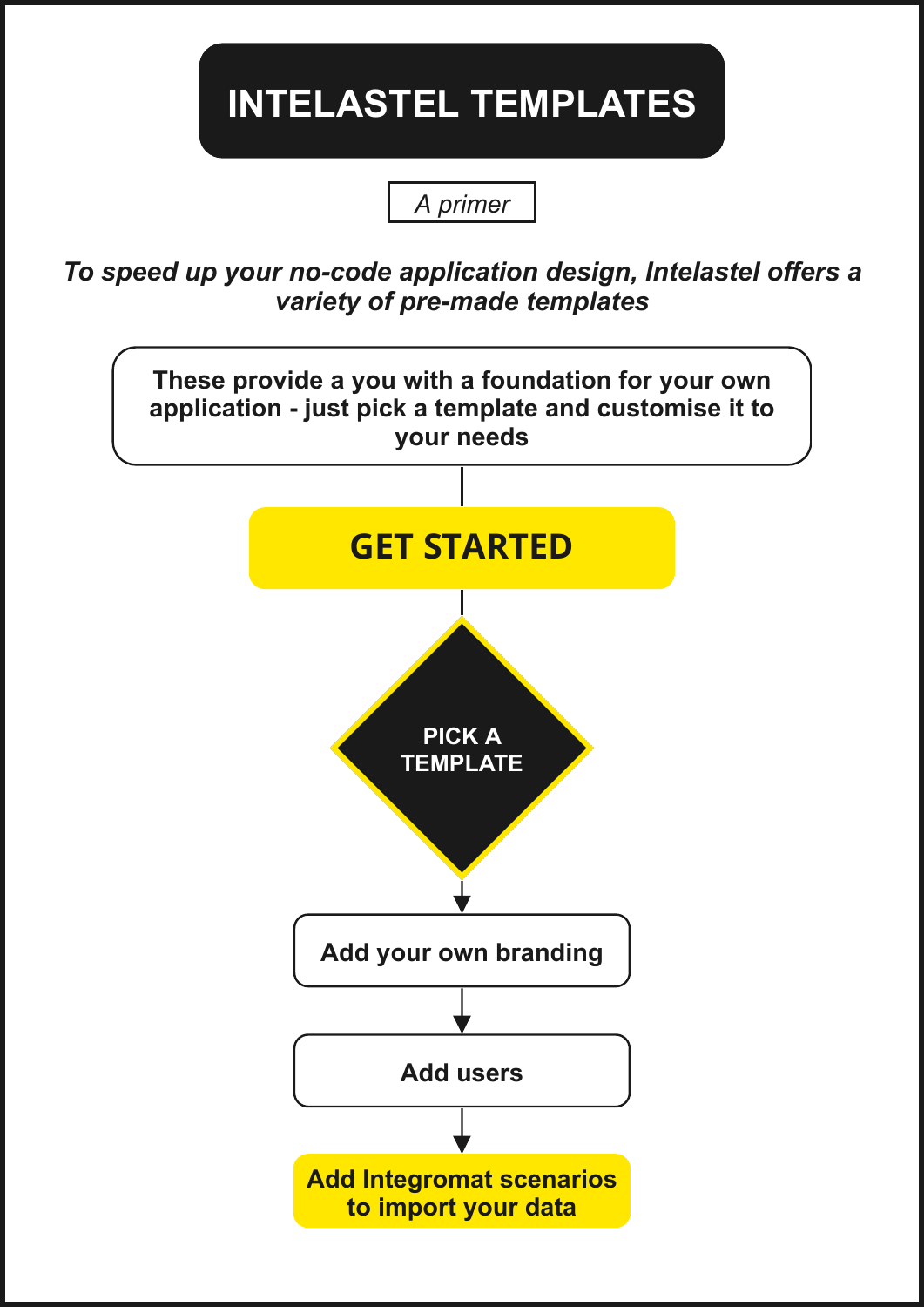

*Just add, configure, and connect modules...*

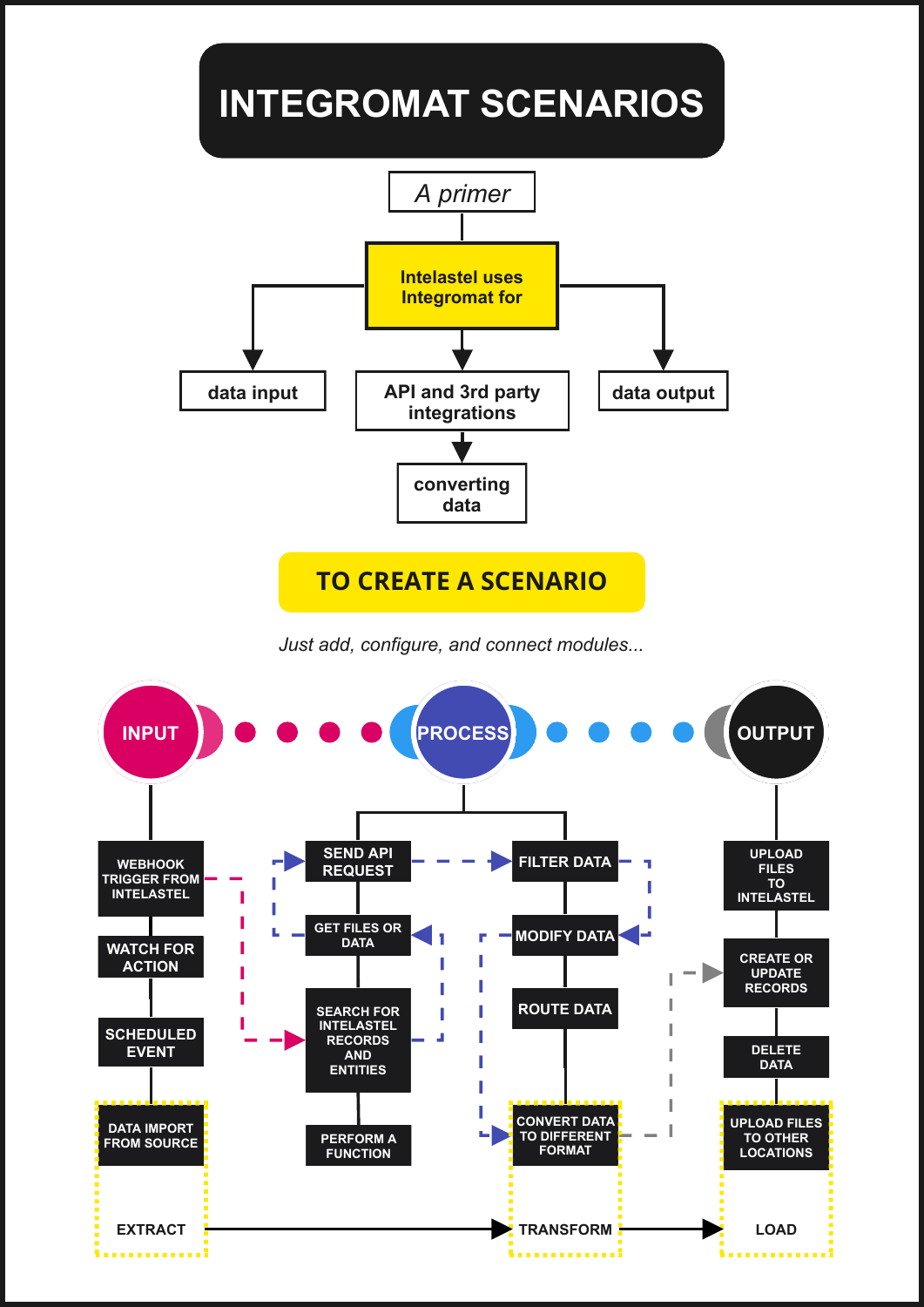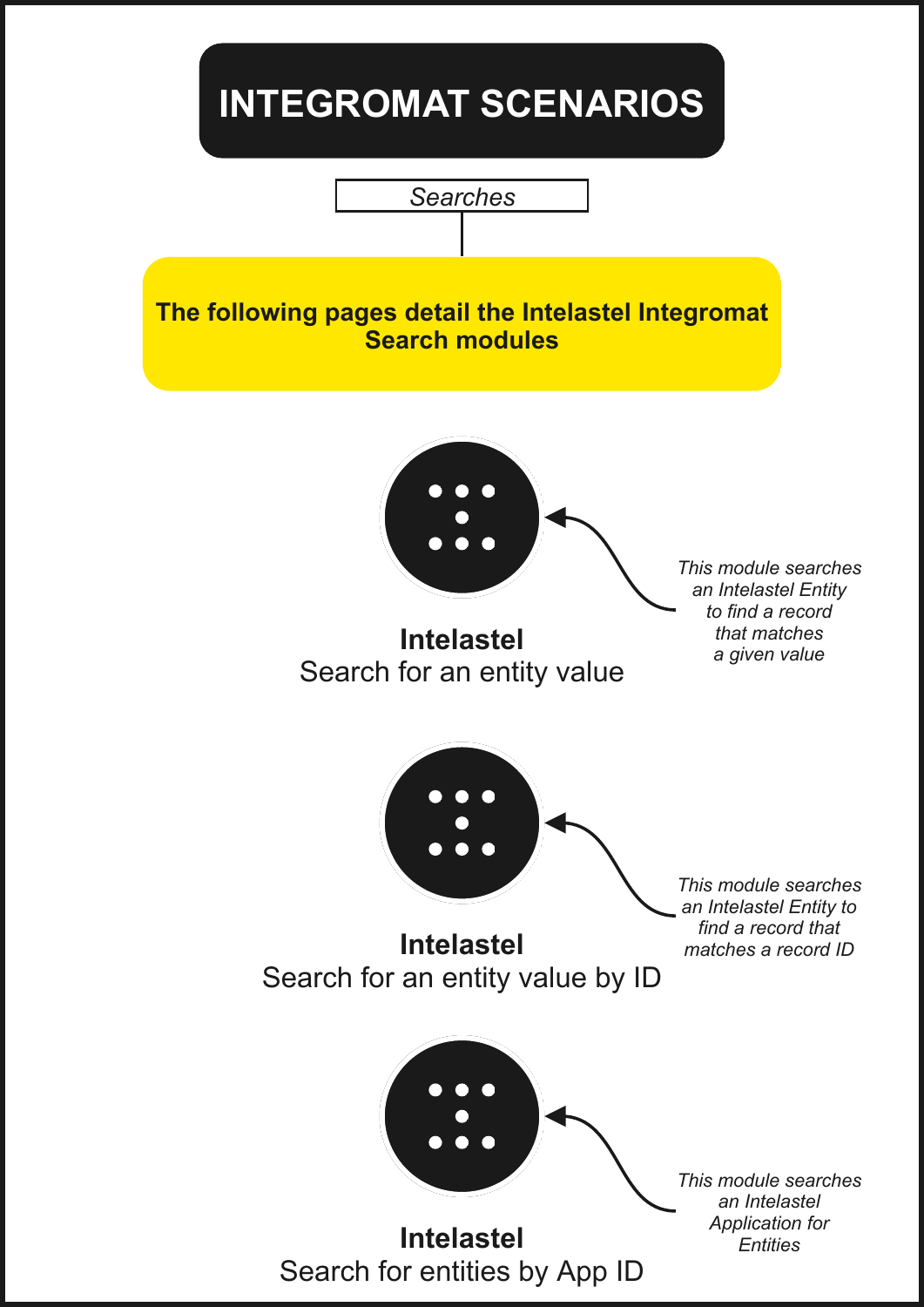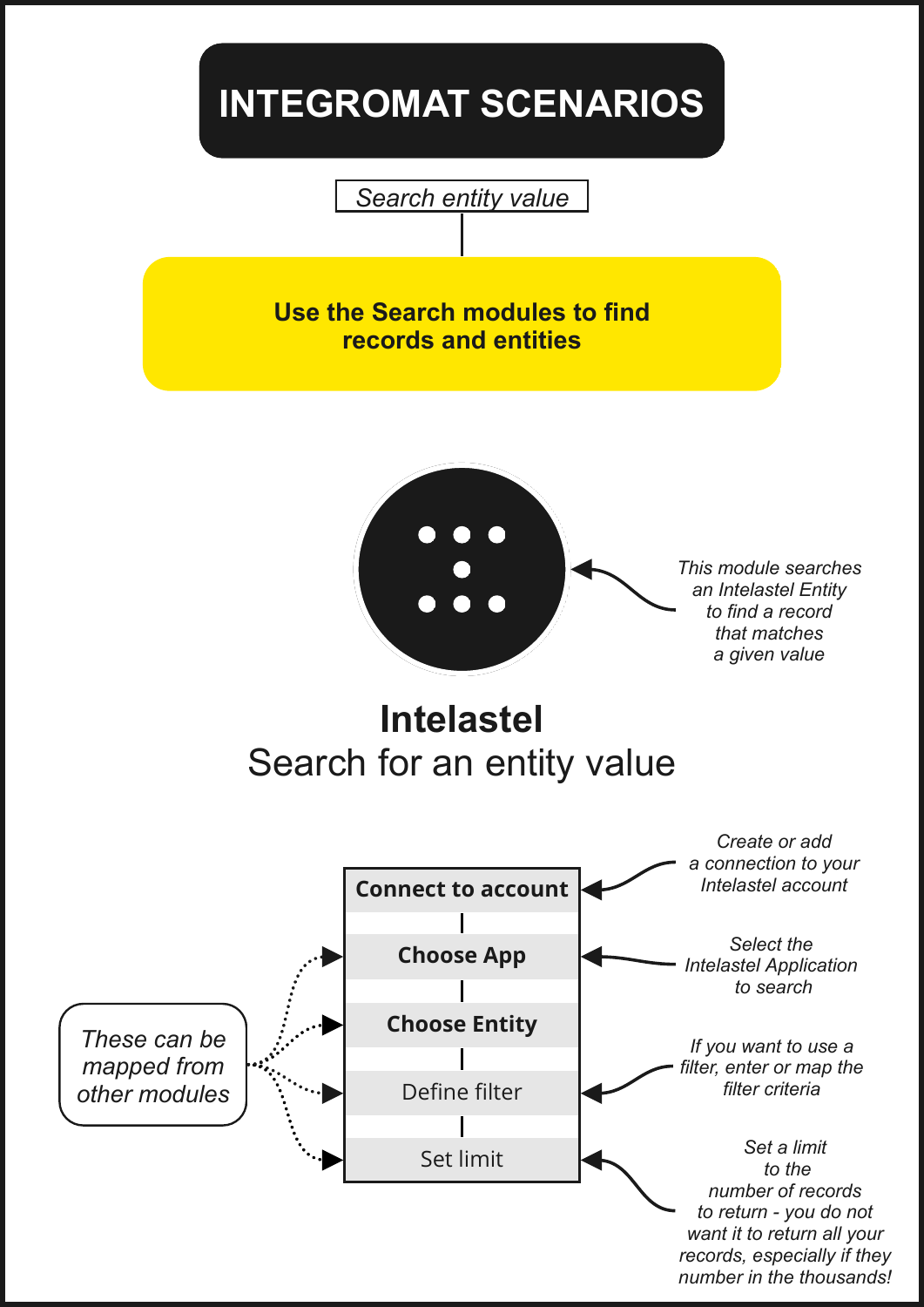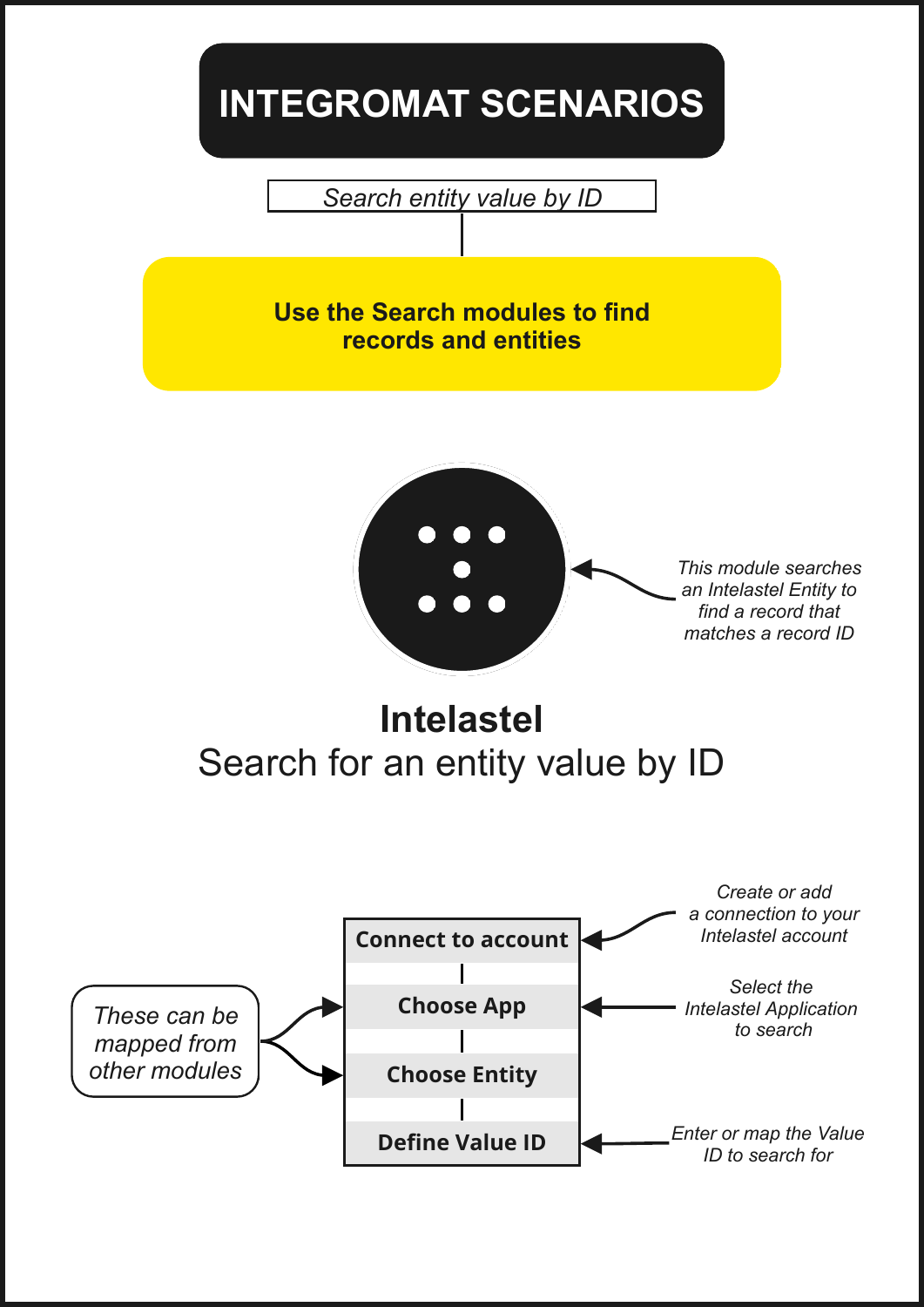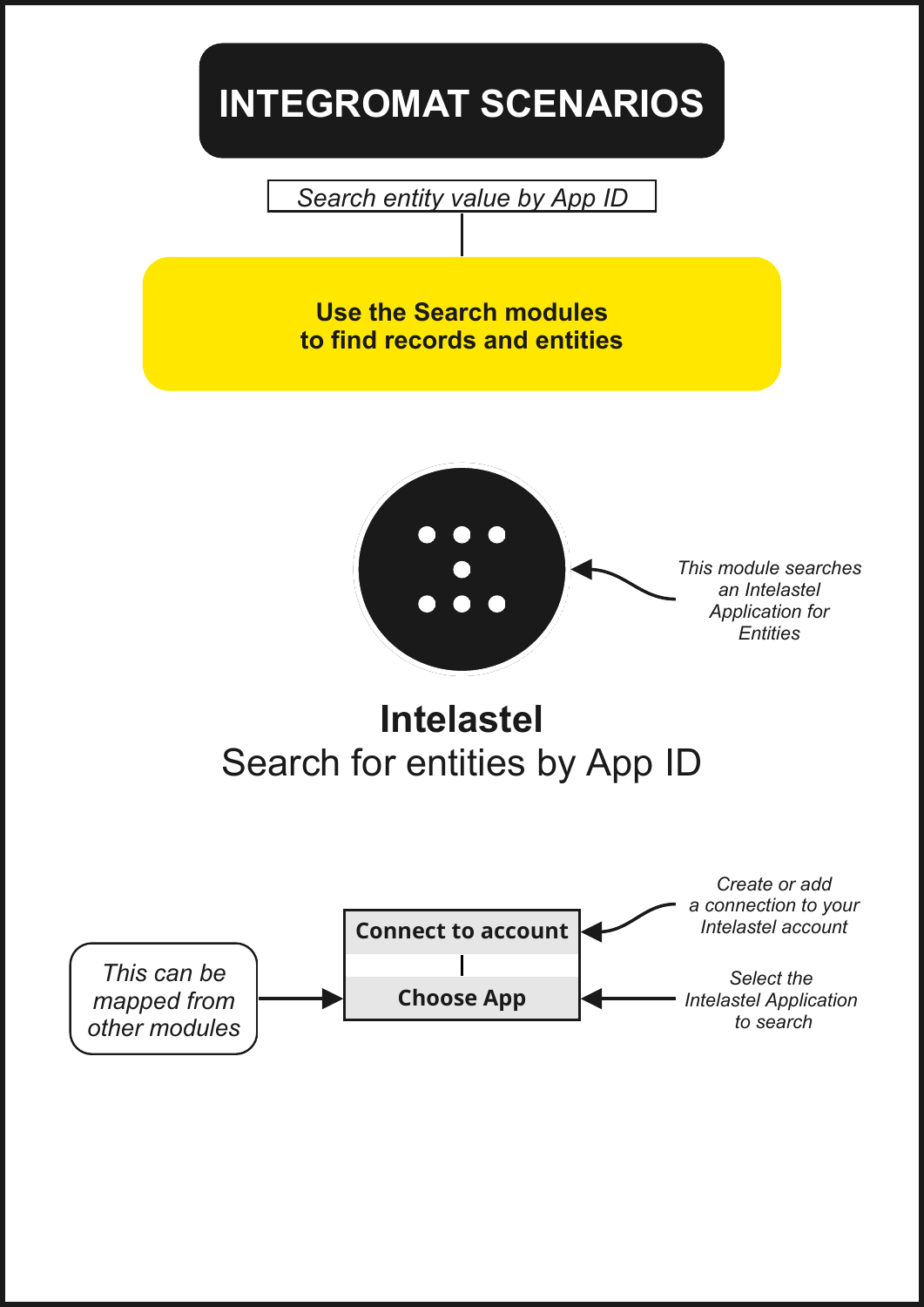*Create/Update/Delete entity values*

#### **Use the Actions modules to create, update and delete records**

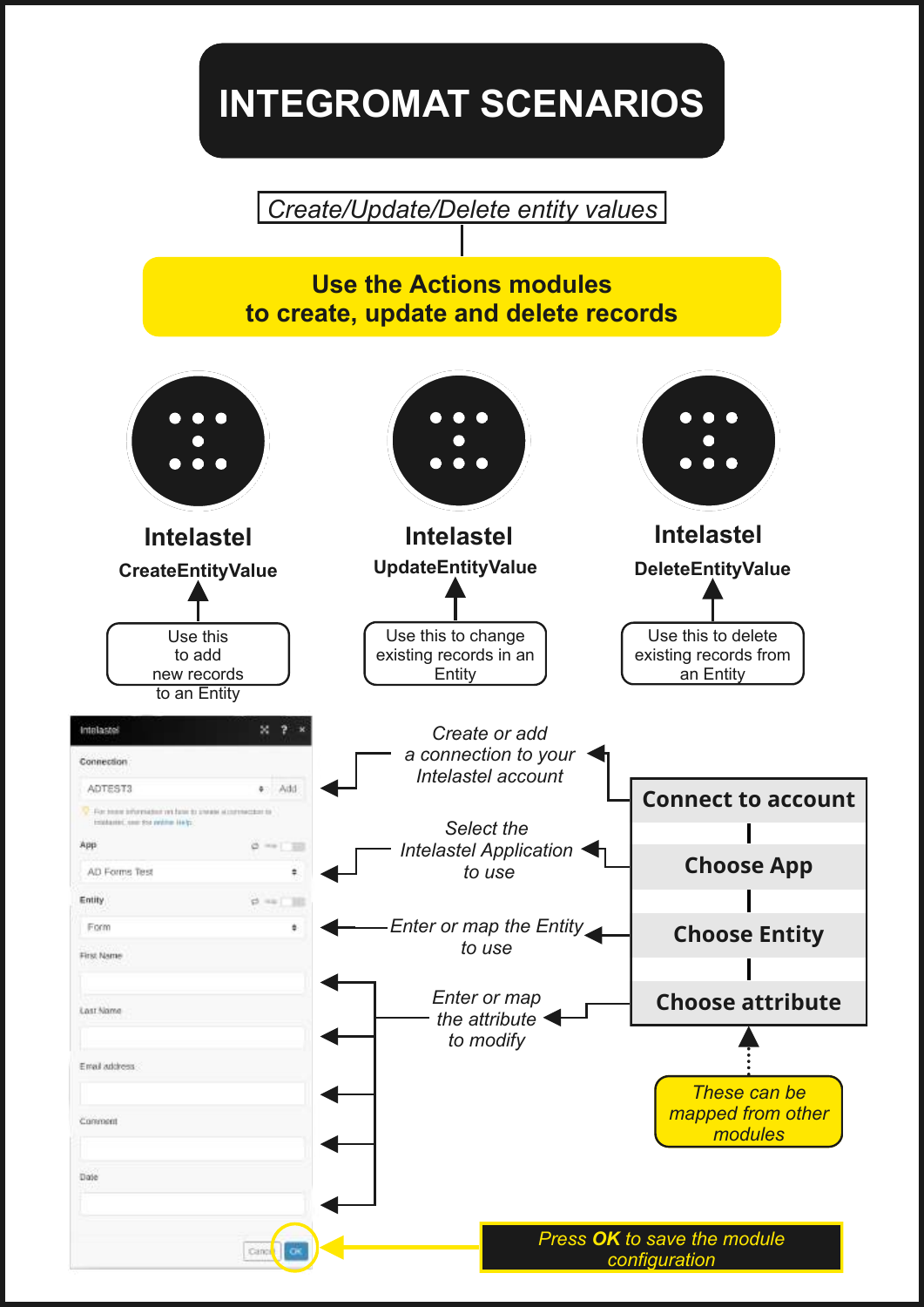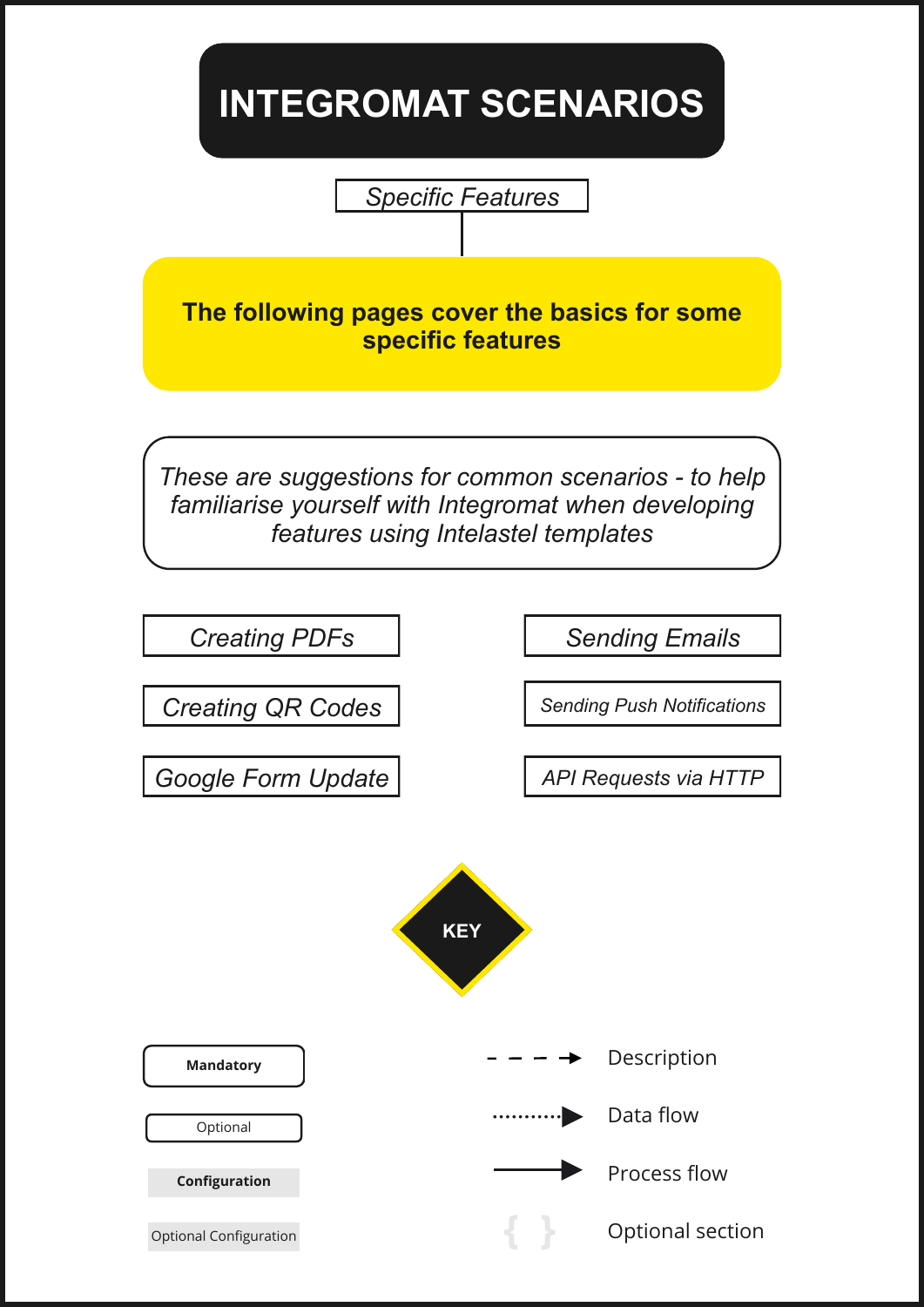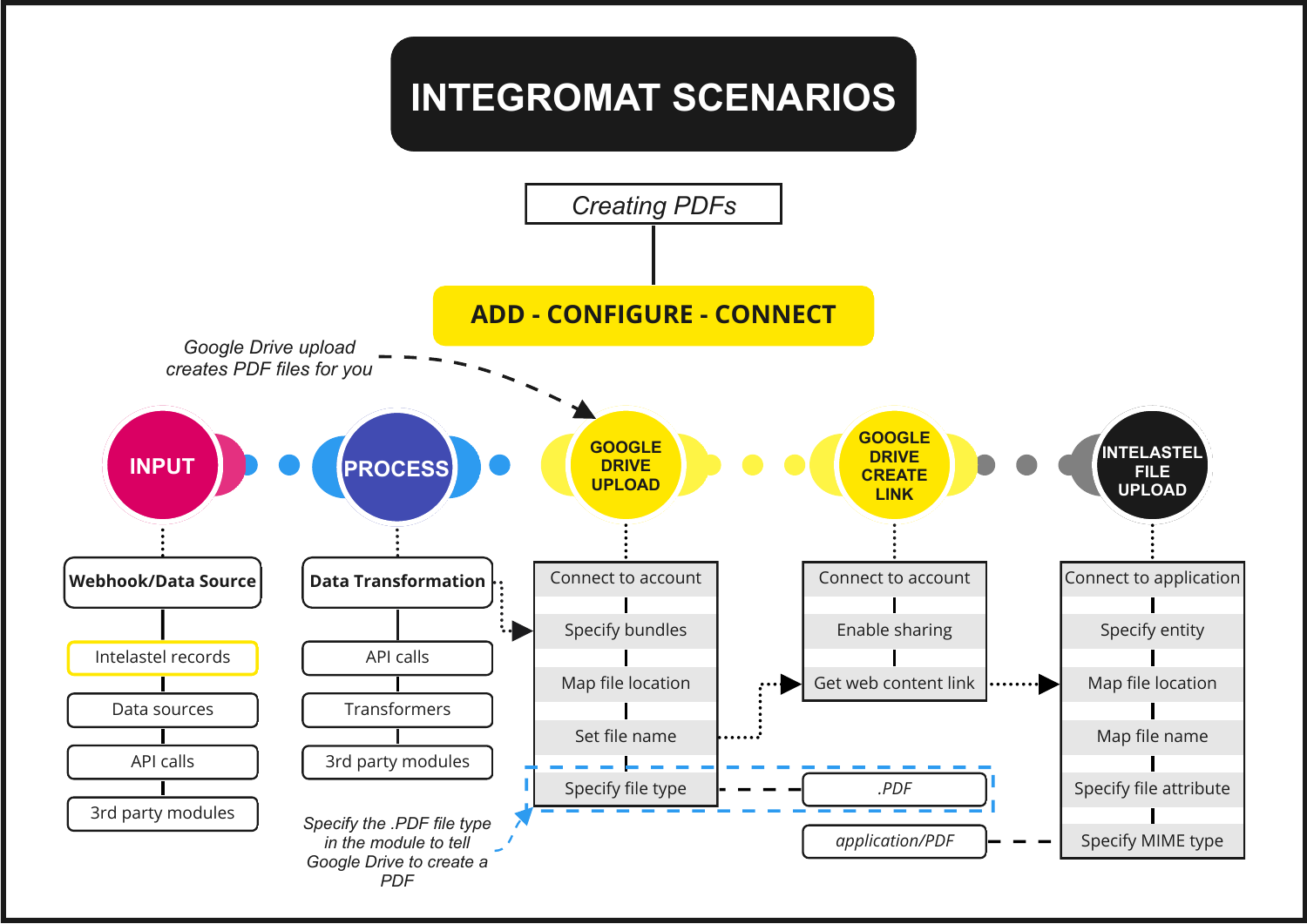*Sending Emails*

*Once your Gmail connection is added this is a very simple scenario - only the INPUT and* Once your Gmail connection is added this is a very simple scenario - only the INPUT and<br>GMAIL SEND EMAIL modules are <u>required</u>

**ADD - CONFIGURE - CONNECT**

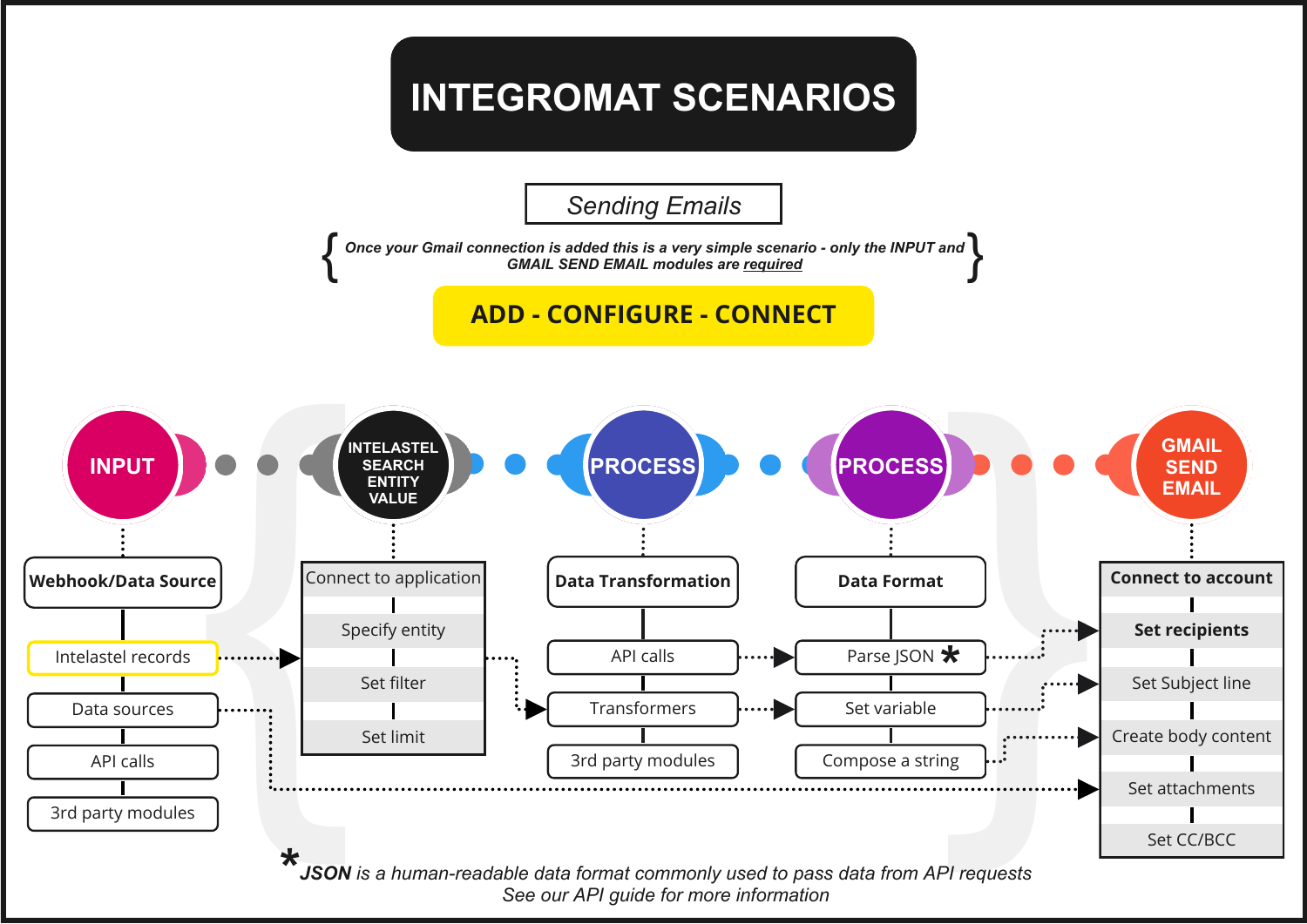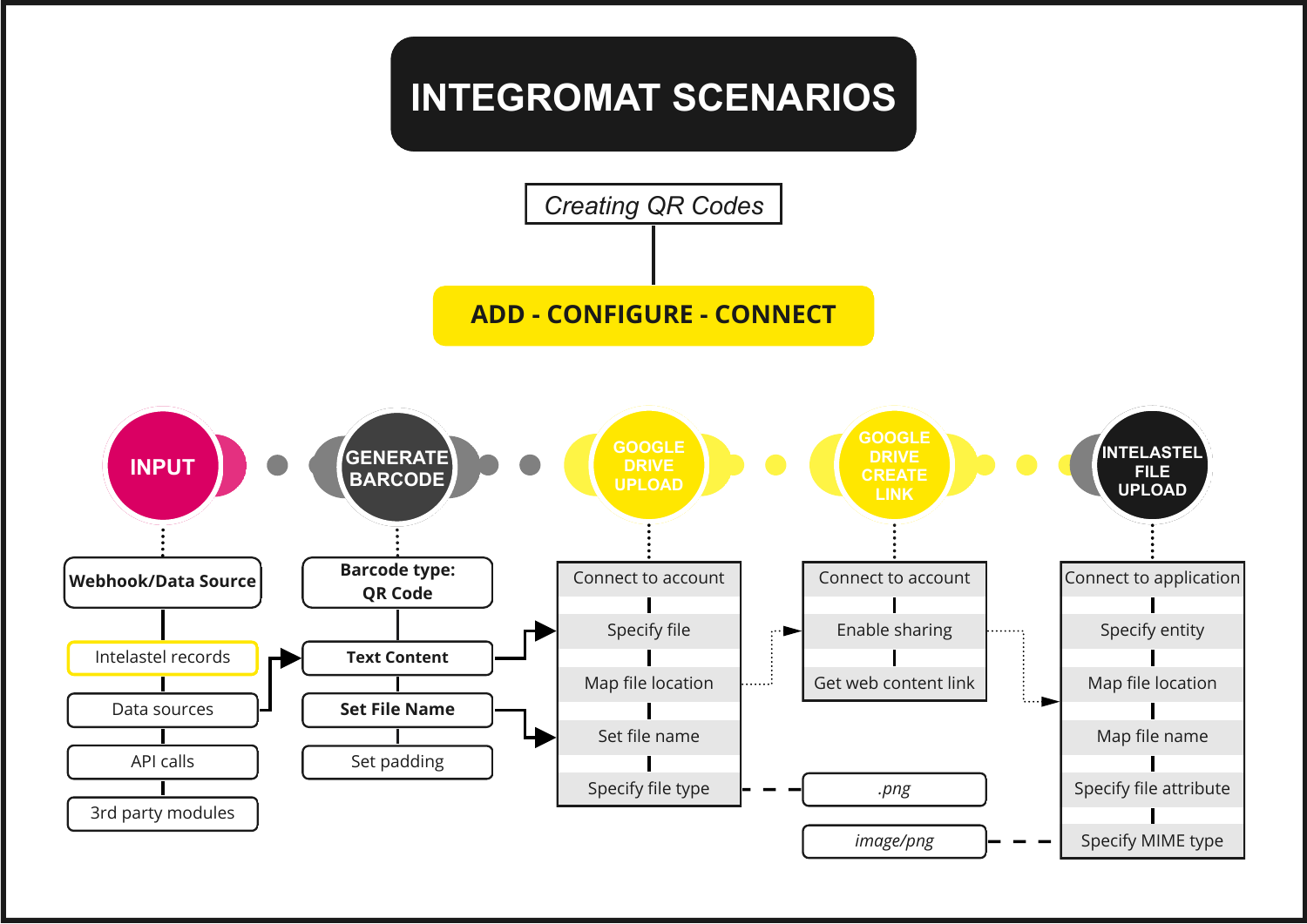#### *Sending Push Notifications* **ANDROID APPLE** *You'll need to You'll need to* **ANDROID APPLE***install and sign set up and* **SEND PUSH** *in to the* **PUSH** *register your* **NOTIFICATION** *Integromat app* **NOTIFICATION** *Apple on your Android device/s device first in your Use Integromat support Use Integromat support Integromat* **Add device connection Input device key** *to set this up to set this up account first Bundle ID* **Add Title Add recipients** *Content bundle* **Add Body** *Bundle ID* **Add Topic** *Immediate/Power Save* **Set Priority** *Open URL* Set click action  $\blacksquare$ *Checkbox* Set collapse *Checkbox* Send notification

Notification title

Notification body content

**ADVANCED**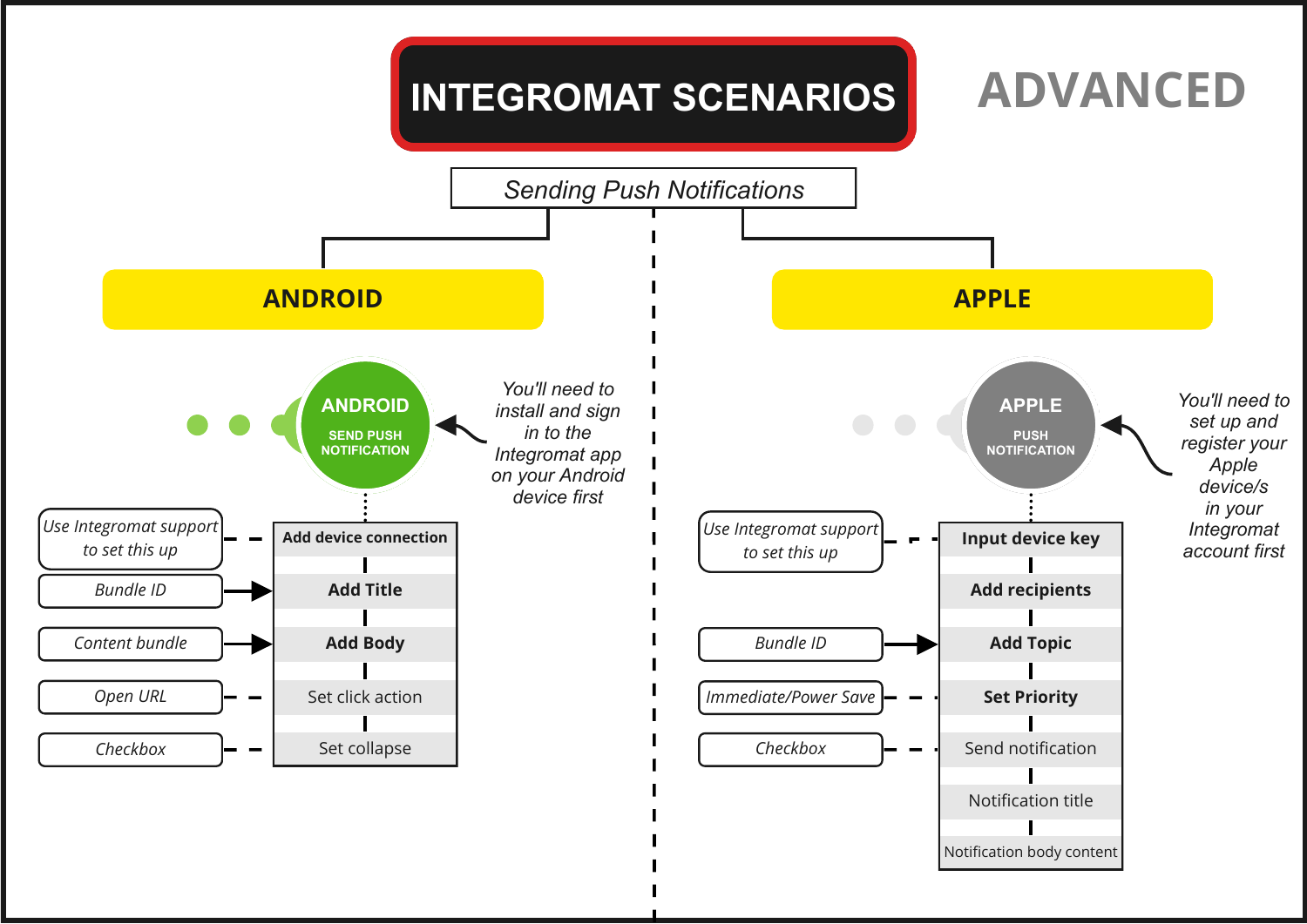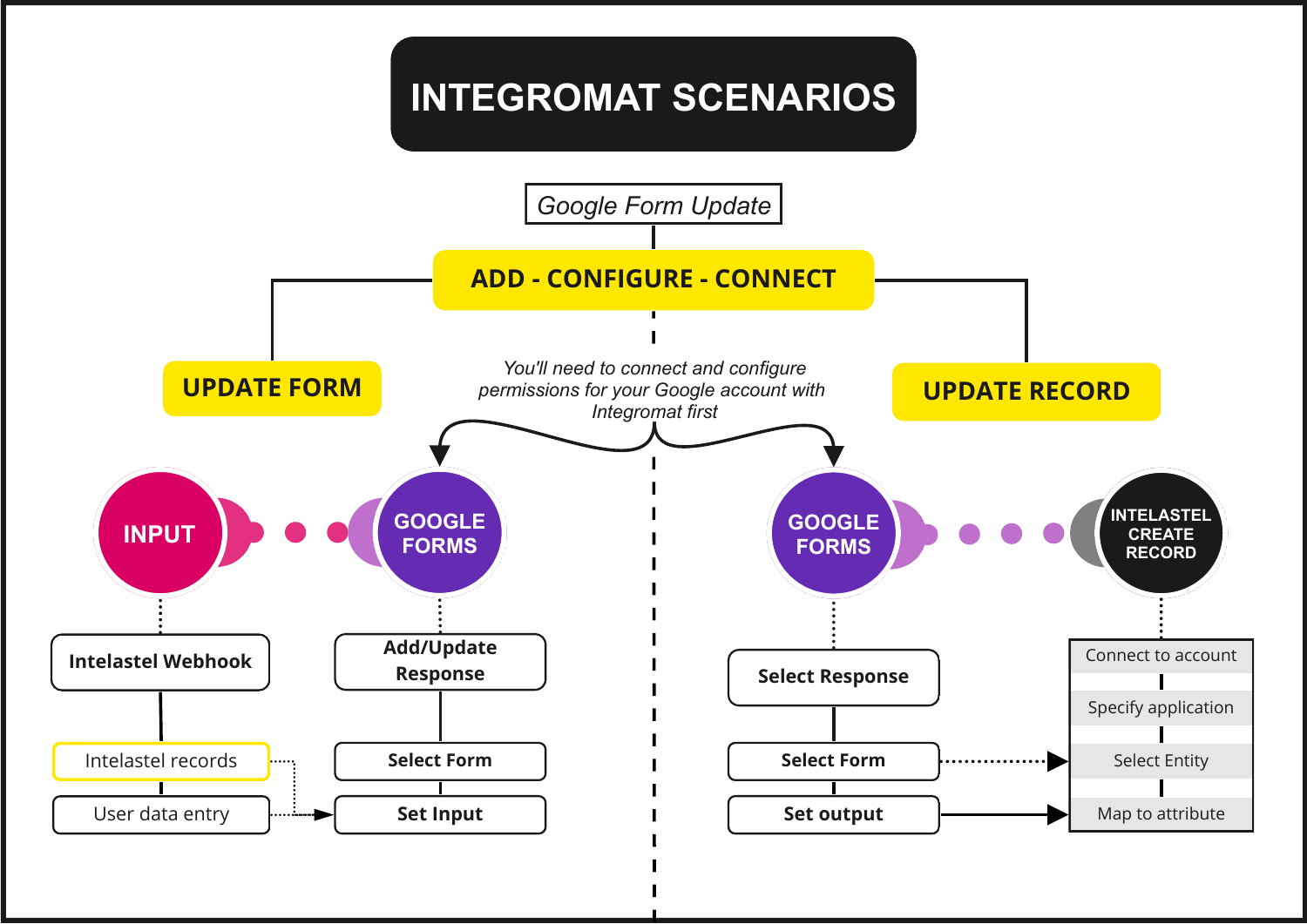## **INTEGROMAT SCENARIOS ADVANCED**

*API Requests via HTTP*

### **HTTP Requests to third party APIs**

Many third-party application functions are already available to you as Integromat modules There may be situations where you need a specific function and none of the preset modules are suitable. The HTTP request modules will allow you to create API calls.